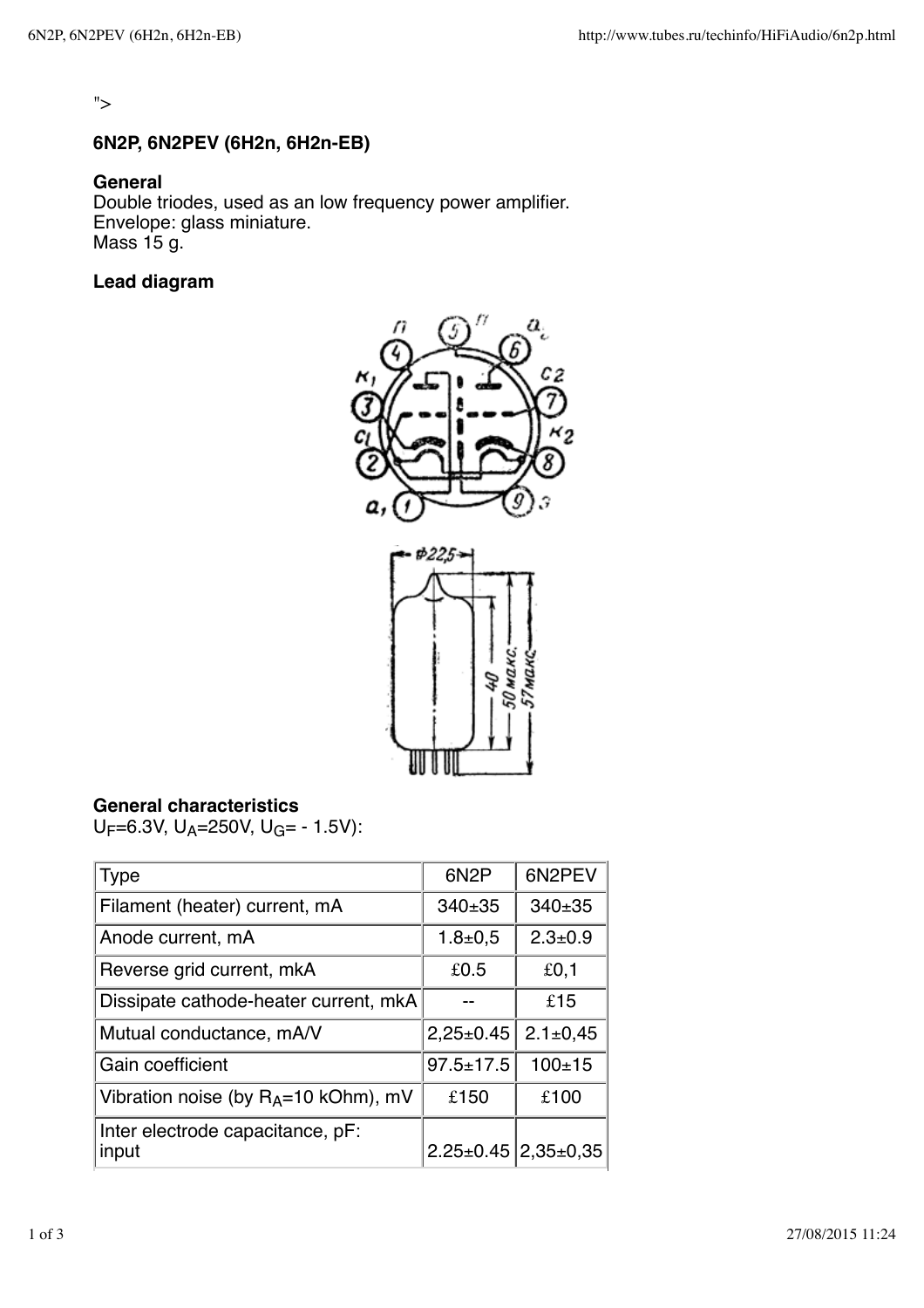| output 1 <sup>st</sup> triode |                               | $2.3 \pm 0.5$ 2.25 $\pm 0.5$ |
|-------------------------------|-------------------------------|------------------------------|
| output 2 <sup>nd</sup> triode | $2.5 \pm 0.6$   2.5 $\pm 0.5$ |                              |
| <b>Itransfer</b>              | $0.7 - 0.8$                   | $0.55 - 0.8$                 |
| Operation period, hrs         | 35000                         | 35000                        |

### **Limited operating values:**

| Type                               |           | 6N <sub>2</sub> P | 6N2PEV    |
|------------------------------------|-----------|-------------------|-----------|
| Filament voltage, V                | $5,7-6.9$ |                   | $5,7-6.6$ |
| Anode voltage, V                   | 300       |                   | 300       |
| Cathode - heater voltage, V        | 100       |                   | 100       |
| Cathode current, mA                | 10        |                   | 10        |
| Anode dissipation (each triode), W |           |                   | 0.8       |
| Resistance in grid circuit, MOhm   | 0.5       |                   |           |
| Bulb temperature, <sup>O</sup> K   | 110       |                   | 95        |

# **Operating environmental conditions :**

| Type                                          | 6N <sub>2</sub> P | 6N2PEV                        |
|-----------------------------------------------|-------------------|-------------------------------|
| Acceleration of vibration loads, g            | 2,5               |                               |
| by frequencies, Hz                            |                   | 5-2000                        |
| Acceleration of multiple impacts, g           | 35                | 150                           |
| Acceleration of single impact, g              |                   | 500                           |
| Continuos acceleration, g                     |                   | 100                           |
| Ambient temperature, °C                       |                   | $-60$ to $+70$ $-60$ to $+85$ |
| Relative humidity at up to 40 $^{\circ}$ C, % | 98                | 98                            |

### **Plate-grid and plate curves**